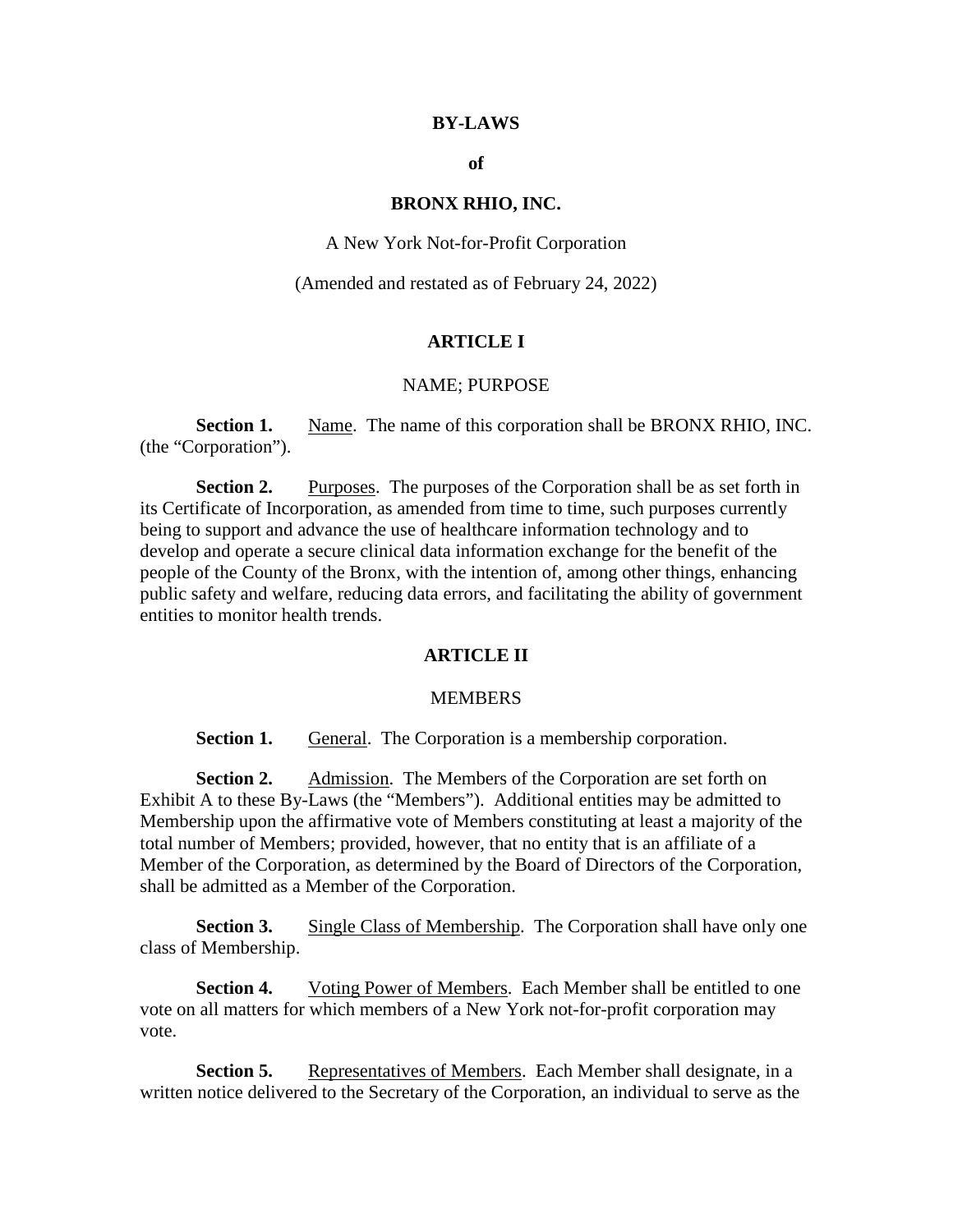representative through whom it will act as a Member. Representatives may be changed from time to time by written notice of the Member delivered to the Secretary of the Corporation. In the event that a Member does not designate a representative, the individual appointed by such Member to the Board of Directors shall serve as the representative through whom it will act as a Member.

**Section 6.** Term of Membership. In connection with the establishment of the Corporation's clinical information data exchange, the Corporation will promulgate a standard form of agreement providing for the rights and responsibilities of Members with respect to the development, use and operation of such data exchange (a "Participation Agreement"). If a Member shall fail to enter into a Participation Agreement within such time as may be established by the Board or, once executed, such Member's Participation Agreement shall thereafter cease to be in effect; then in either such event (a "Member Withdrawal Event"), such Member shall automatically, without any further action on the part of the Corporation or such Member, be deemed to have withdrawn as a Member of the Corporation and shall cease to have any rights as a Member of the Corporation.

#### **ARTICLE III**

#### MEETINGS OF MEMBERS

**Section 1.** Annual Meeting. There shall be an annual meeting of the Members for the election of Directors, the presentation to the Members of the annual report required by Section 519 of the Not-for-Profit Corporation Law (the "N-PCL") and such other business as the Members shall determine. The annual meeting of the Members shall be held at such date, time and place as shall be designated by the Board of Directors.

**Section 2.** Special Meetings. Special meetings of the Members shall be held upon the call of a majority of the Directors. Special meetings of the Members also shall be convened as follows. Members entitled to cast at least fifty (50 percent of the total number of votes that may be cast at a meeting of Members may, in writing, demand the call of a special meeting. Such written demand shall specify the date and month for the special meeting. The date and month shall not be less than two (2) nor more than three (3) months from the date of such written demand. The Secretary, upon receiving the written demand, shall promptly give notice of such meeting, or if the Secretary fails to do so within five (5) business days thereafter, any Member signing such demand may give such notice.

**Section 3.** Regular Meetings. The Members shall not be required to schedule regular meetings.

**Section 4.** Notice of Meetings. Written notice of each meeting shall state the place, hour and date of the meeting and, unless it is the annual meeting of the Members, shall indicate that it is being issued by or at the direction of the person or persons calling the meeting. Notice of a special meeting shall also state the purpose or purposes for which the meeting is being called. A copy of the notice of any meeting shall be given,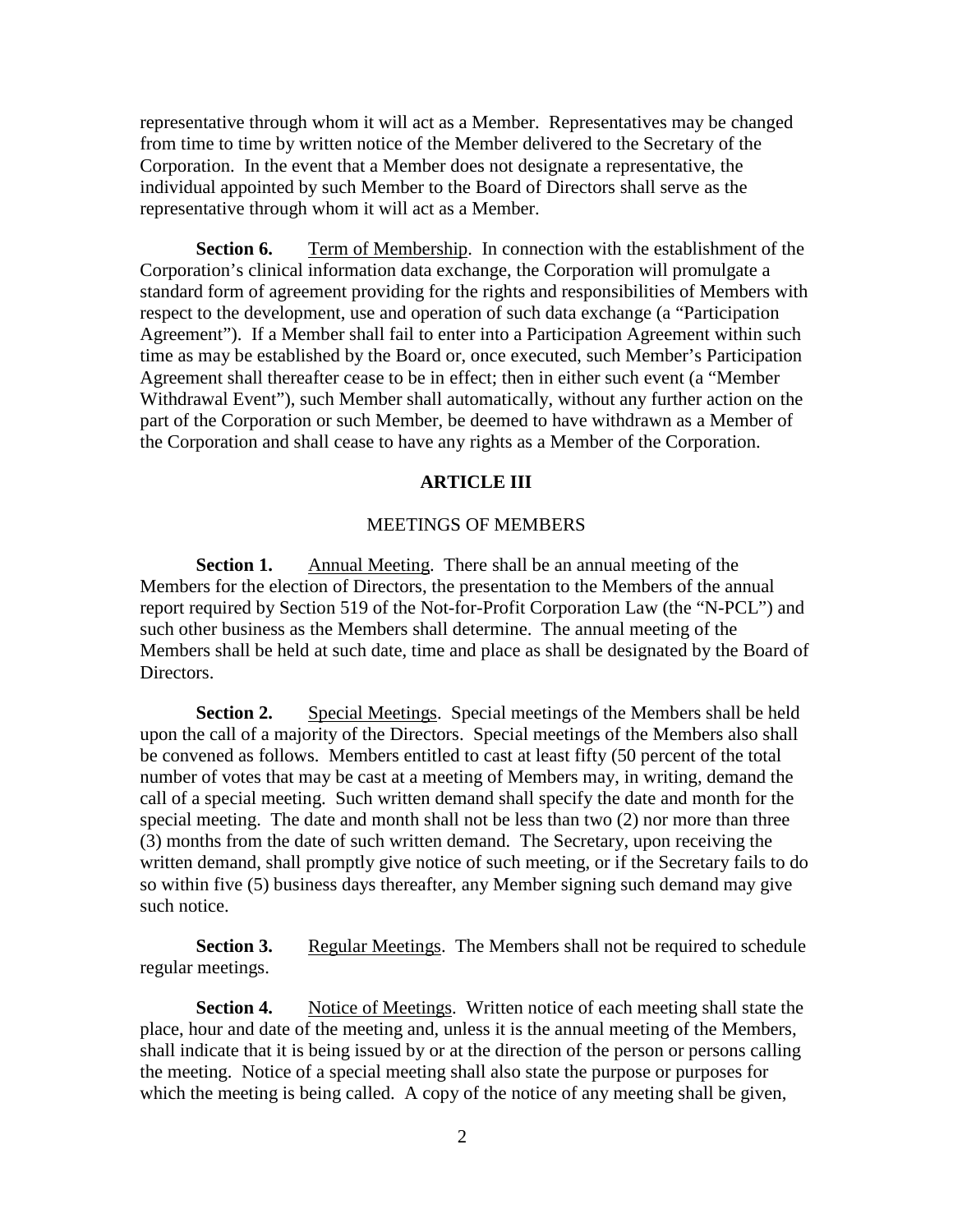personally, by mail or by electronic mail, to each Member entitled to vote at such meeting. If the notice is given personally, by first class mail or by electronic mail, it shall be given not less than ten (10) nor more than fifty (50) days before the date of the meeting; if mailed by any other class of mail, it shall be given not less than thirty (30) nor more than sixty (60) days before such date.

**Section 5.** Waiver of Notice. Notice of meeting need not be given to any Member who submits a signed waiver of notice, in person or by proxy, whether before or after the meeting. The attendance of any Member at a meeting, in person or by proxy, without protesting prior to the conclusion of the meeting the lack of notice of such meeting, shall constitute a waiver of notice.

**Section 6.** Quorum, Adjournment of Meetings. A majority of the Members, present in person or by proxy, shall constitute a quorum for the transaction of business by Members at any meeting of the Members. If at any meeting of the Members there shall be less than a quorum present, the Members present may adjourn the meeting from that time until a quorum is present.

**Section 7.** Organization. The Chairperson of the Corporation shall preside at all meetings of the Members or, in the absence of the Chairperson, the Vice Chairperson shall preside at such meetings. In the absence of both the Chairperson and the Vice Chairperson, a chairperson of the meeting shall be chosen by the Members present. The Secretary shall act as a secretary at all meetings of the Members, but in the absence of the Secretary, the presiding officer may appoint any person to act as secretary of the meeting.

**Section 8.** Place of Meetings. The Members may hold meetings at such place or places within or without the State of New York as they may from time to time determine.

**Section 9.** Action by Written Consent. Any action required or permitted to be taken by the Members may be taken without a meeting if all Members consent in writing to the adoption of a resolution authorizing the action. The resolution and the written consents thereto shall be filed with the minutes of the proceedings of the Members.

**Section 10.** Proxies. Every Member entitled to vote at a meeting of Members may authorize another person or persons to act for it by proxy. No proxy shall be valid after the expiration of eleven months from the date thereof unless otherwise provided in the proxy. Every proxy shall be revocable at the pleasure of the Member executing it, except as otherwise provided in the N-PCL.

## **ARTICLE IV**

## BOARD OF DIRECTORS

**Section 1.** Powers and Duties. The Board shall manage and control the affairs and property of the Corporation. All corporate powers, except such as are otherwise provided for in the Certificate of Incorporation, these By-Laws, or the laws of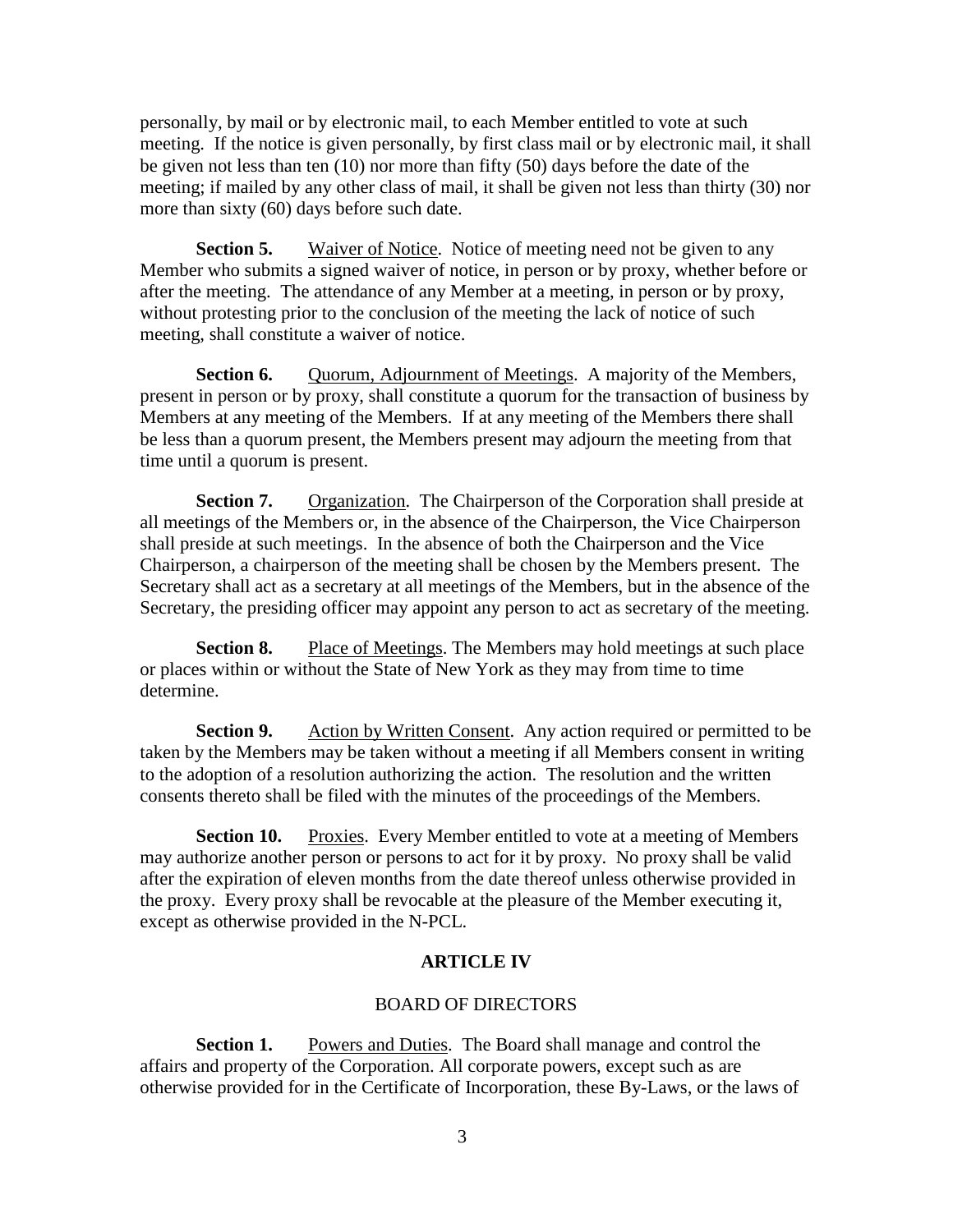the State of New York, shall be and hereby are vested in and shall be exercised by the Board.

**Section 2.** Type and Number. There shall be two (2) types of voting directors of the Corporation: (i) directors who are elected by membership section, as provided in Section 3 below ("Member-Elected Directors"); and (ii) directors whom a majority of the Members determines to elect as at large directors, as provided in Section 4 below ("At Large Directors"). The number of directors constituting the entire Board at any time shall be equal to the number of Members of the Corporation at such time plus the number of At-Large Directors at such time, but in no event shall the entire Board consist of less than three (3) directors.

# **Section 3.** Member-Elected Directors.

**(a)** Election. For purposes of this Article, each Member shall constitute its own membership section, within the meaning of Section 703(a) of the N-PCL. Accordingly, at each annual meeting of the Members for the election of directors, each Member shall have the right to elect one (1) member of the Board.

**(b)** Term. The term of office of each Member-Elected Director shall expire at the next annual meeting of the Members following such director's election, except that such director shall continue in office until his or her successor has been qualified and elected or until his or her earlier death, resignation, or removal. All Member-Elected Directors are eligible for unlimited re-election.

**(c)** Removal. A Member-Elected Director may be removed without cause only by the Member that elected such director. A Member-Elected Director may be removed for cause by a vote of directors constituting at least two-thirds of the entire Board. Cause shall include, but not be limited to, absence from three (3) Board meetings in any twelve (12) month period without a valid excuse. In the event that a Member-Elected Director is removed for cause, the Member that elected such director shall have the right to appoint a replacement director. In the event that such Member fails to appoint a replacement director for three (3) consecutive Board meetings, the Corporation shall have the right to deem such Member to have withdrawn as a Member of the Corporation, such withdrawal to be effective upon provision of written notice to that effect by the Corporation to the Member. Upon such withdrawal, the withdrawing Member shall cease to have any rights as a Member of the Corporation.

**(d)** Resignation. Any Member-Elected Director may resign at any time by giving written notice thereof to the Chairperson or the Secretary of the Corporation. Any such resignation shall take effect on the date of receipt of such notice by one of the above-specified officers, or at such later time specified therein, and, unless otherwise specified therein, the acceptance of such resignation shall not be necessary to make it effective. If a Member Withdrawal Event shall occur with respect to a Member, the Member-Elected Director who was elected by such Member shall be automatically deemed to have resigned from the Board.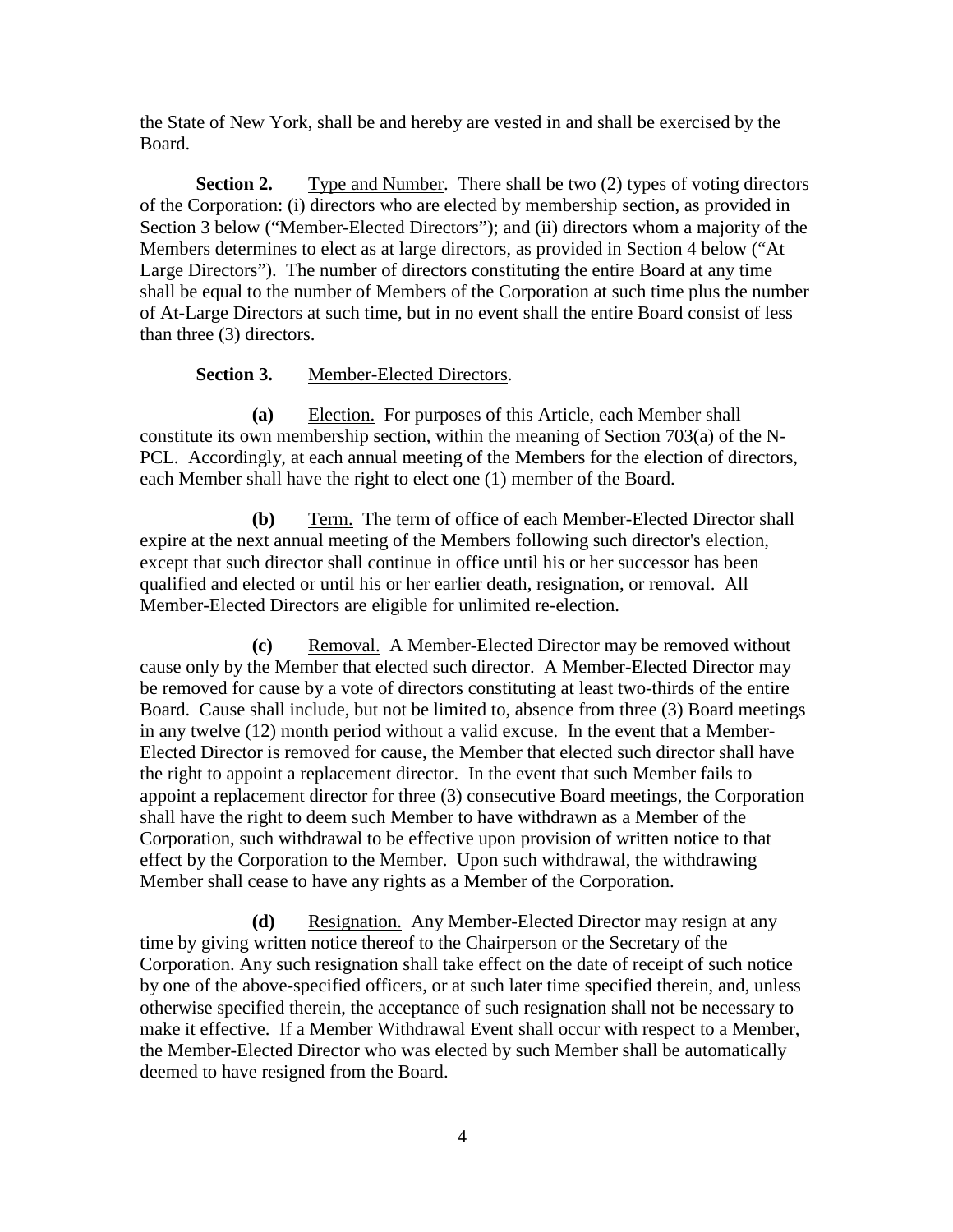**(e)** Vacancies. In case of any vacancy in the directorship formerly filled by a Member-Elected Director, including without limitation a vacancy resulting from the removal of a Member-Elected Director for cause, an individual shall be designated to fill the unexpired term of the vacant directorship by the Member which elected the Member-Elected Director whose death, resignation or removal created the vacancy.

## **Section 4.** At Large Directors.

**(a)** Number and Election. The number of initial At Large Directors shall be up to six (6) . The Board may, by resolution adopted by directors constituting at least a majority of the entire Board, increase or decrease the number of At Large Directors; provided, however, that no decrease in the number of At Large Directors shall serve to diminish the term of any At Large Director then in office. The At Large Directors shall be elected at the annual meeting of the Members.

**(b)** Qualifications. The qualifications of the At Large Directors shall be as follows:

**(1)** One (1) of the At Large Directors shall be an employee of the New York City Department of Health and Mental Hygiene with an interest in public health issues;

**(2)** One (1) of the At Large Directors shall be an employee of the Bronx Veteran's Administration Hospital and

**(3)** Four (4) of the At Large Directors shall be consumer representatives, health quality experts, information technology experts or such other individuals as the Board reasonably determines will benefit the Corporation.

**(c)** Term. The term of office of each At Large Director shall expire at the next annual meeting of the Members following such director's election, except that such director shall continue in office until his or her successor has been qualified and elected or until his or her earlier death, resignation, or removal. All At Large Directors are eligible for unlimited re-election.

**(d)** Removal. An At Large Director may be removed without cause only by the affirmative vote of a majority of the Members. An At Large Director may be removed for cause by the affirmative vote of a majority of the directors then in office.

**(e)** Resignation. Any At Large Director may resign at any time by giving written notice thereof to the Chairperson or the Secretary of the Corporation. Any such resignation shall take effect on the date of receipt of such notice by one of the above-specified officers, or at such later time specified therein, and, unless otherwise specified therein, the acceptance of such resignation shall not be necessary to make it effective.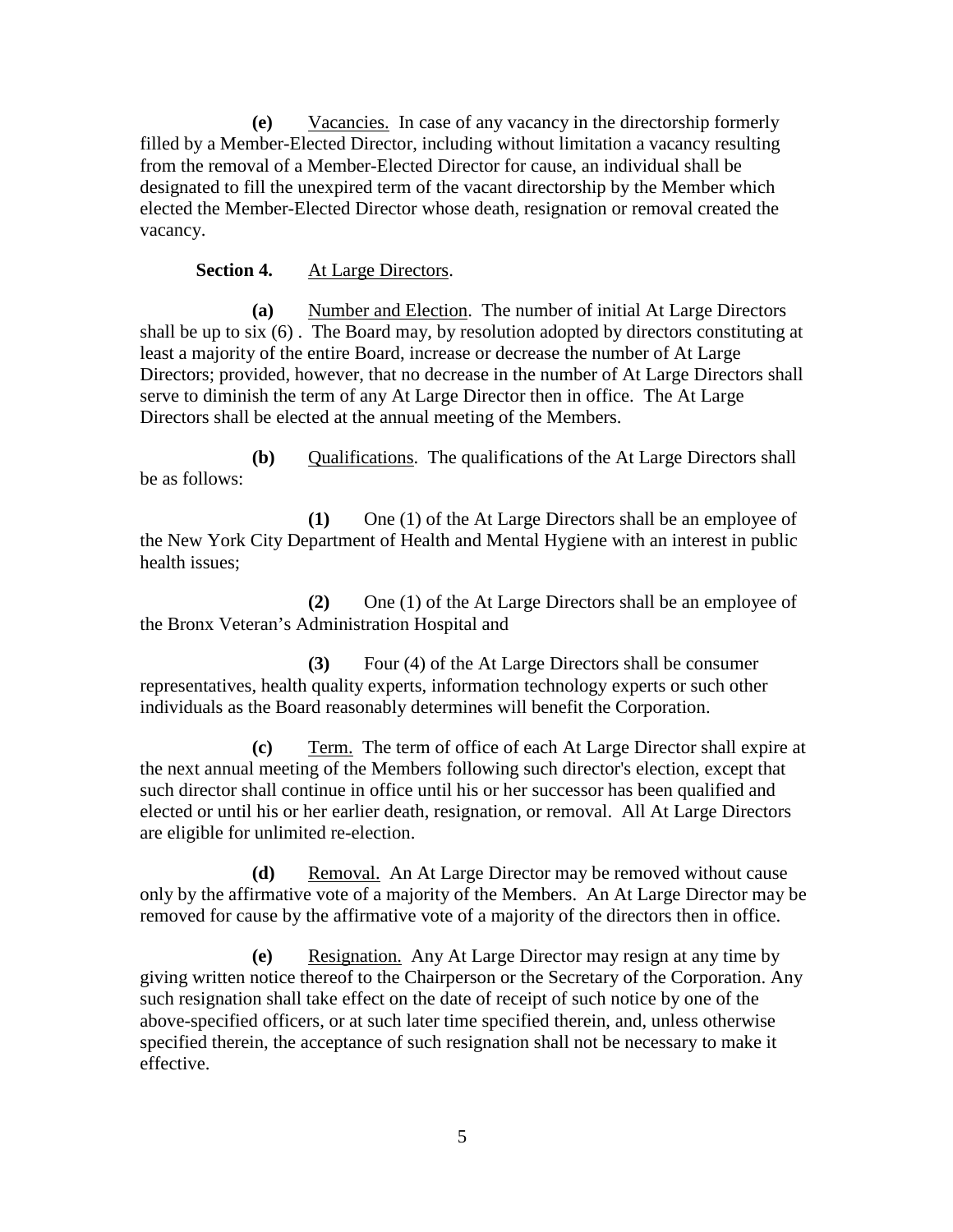**(f)** Vacancies. A vacancy in the directorship formerly filled by an At Large Director, arising at any time and from any cause, may be filled for the unexpired term by vote of the Board, at any regular or special meeting of the Board. Directors elected pursuant to this Section shall serve until the next annual meeting of the Members and, in each case, until his or her successor shall have been elected and qualified.

**Section 5.** Proxies. Directors may not vote by proxy.

**Section 6.** Compensation. No director shall receive any compensation in his or her capacity as a director. Directors who are also officers or employees of the Corporation may receive compensation in such capacity.

## **ARTICLE V**

#### MEETINGS OF THE BOARD

**Section 1.** Annual Meeting. The annual meeting of the Board shall be held immediately following the annual meeting of the Members.

**Section 2.** Regular Meetings. Regular meetings of the Board shall be held on such dates and at such times and places as may be determined by the Board.

**Section 3.** Special Meetings. Special meetings of the Board may be held at any time and place upon the call of the Chairperson or of any two (2) Directors.

**Section 4.** Notice. Notice of the date, time and place of each meeting of the Board, and, in the case of a special meeting, the purpose of such special meeting, shall be given to each Director, at least ten (10) days before the meeting. Electronic notice, at the stated preference of the Director, is recognized as adequate. Such notice may be given personally, by mail or by electronic mail.

**Section 5.** Waiver of Notice. Notice of meeting need not be given to any Director who submits a signed waiver of notice, whether before or after the meeting. The attendance of any Director at a meeting without protesting prior to the commencement of the meeting the lack of notice of such meeting, shall constitute a waiver of notice.

**Section 6.** Quorum; Adjournments of Meetings. A majority of the entire number of Directors shall constitute a quorum for the transaction of business. If at any meeting of the Board there shall be less than a quorum present, the Directors present may adjourn the meeting from that time until a quorum is present.

**Section 7.** Organization. The Chairperson of the Corporation shall preside at all meetings of the Board or, in the absence of the Chairperson, the Vice Chairperson shall preside at such meetings. In the absence of both the Chairperson and the Vice Chairperson, a chairperson of the meeting shall be chosen by the Directors present. The Secretary shall act as a secretary at all meetings of the Board, but in the absence of the Secretary, the presiding officer may appoint any person to act as secretary of the meeting.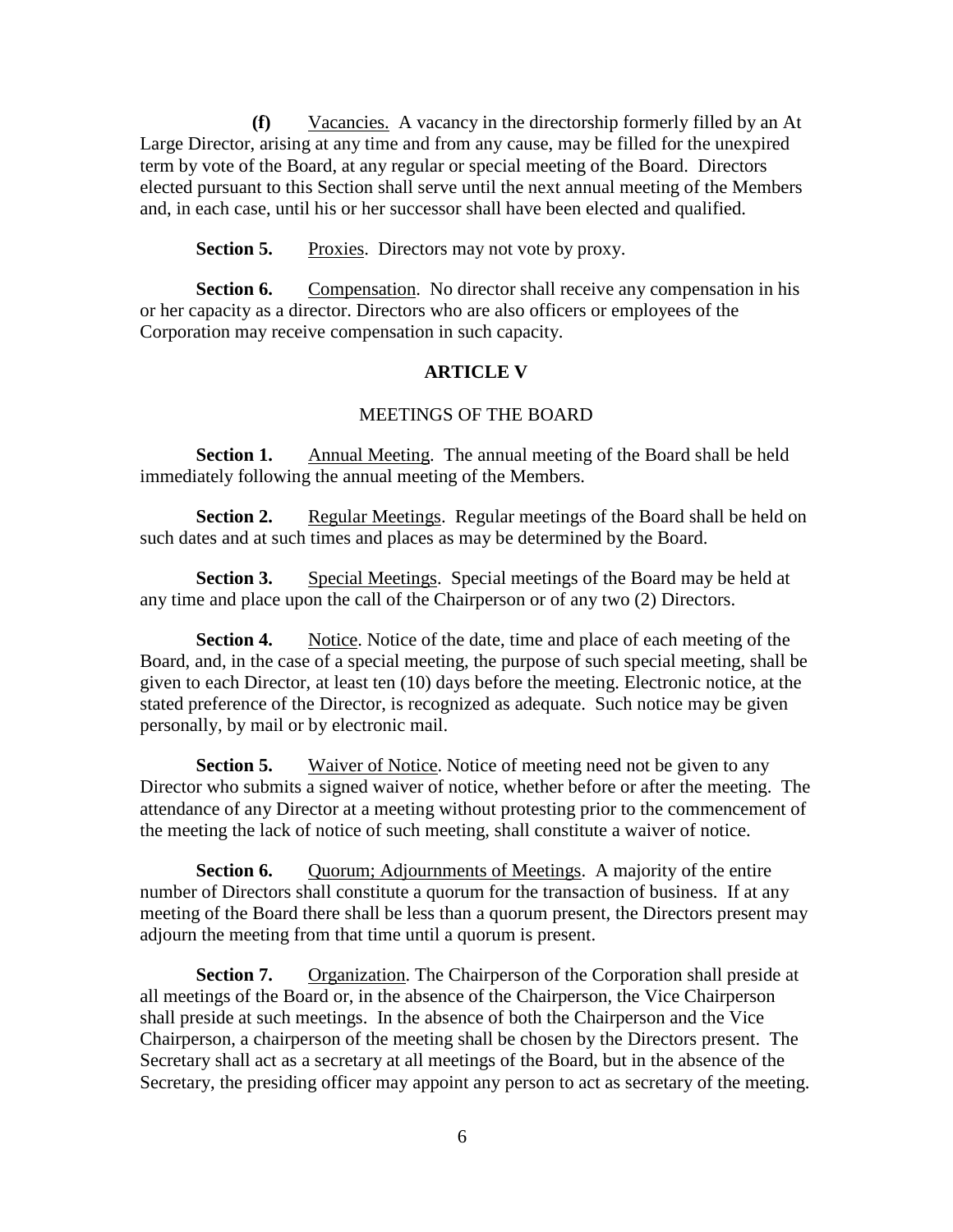**Section 8.** Place of Meetings. The Board may hold its meetings at such place or places within or without the State of New York as the Board may from time to time determine.

**Section 9.** Action by Written Consent. Any action required or permitted to be taken by the Board may be taken without a meeting if all Directors consent in writing to the adoption of a resolution authorizing the action. The resolution and the written consents thereto shall be filed with the minutes of the proceedings of the Board.

**Section 10.** Participation by Telephonic Communication. Any one or more Directors may participate in a meeting of the Board by means of a conference telephone or similar communications equipment allowing all persons participating in the meeting to hear each other at the same time. Participation by conference telephone or similar communications equipment shall be considered attendance at the meeting for all purposes, including determination of a quorum.

#### **ARTICLE VI**

## **OFFICERS**

Section 1. Number and Qualifications. The officers of the Corporation shall be a Chairperson, a Vice Chairperson, a Secretary, a Treasurer and such other officers, if any, as the Board may from time to time determine to appoint. No person may hold more than one office in the Corporation at the same time. No instrument required to be signed by more than one officer may be signed by one person in more than one capacity. The Chairperson, Vice Chairperson, Secretary and Treasurer must be Directors.

Section 2. Election and Term of Office. The officers of the Corporation shall be chosen at the annual meeting of the Board, and shall hold office until the next annual meeting of the Board.

Section 3. Vacancies. In case of any vacancy in any office, a successor to fill the unexpired portion of the term may be elected by the Board.

Section 4. Removal. Any officer of the Corporation may be removed with or without cause by a vote of the majority of the Board then in office.

Section 5. Resignation. Any officer may resign at any time by giving written notice to the Chairperson. If any officer ceases to be a Director for any reason, he or she shall be deemed to have resigned as an officer.

Section 6. Chairperson: Powers and Duties. The Chairperson shall preside at all meetings of the members and of the Board. The Chairperson shall have general supervision of the affairs of the Corporation. The Chairperson shall keep the Board fully informed, and shall freely consult with them concerning the activities of the Corporation. The Chairperson shall have the power to sign alone in the name of the Corporation all contracts authorized either generally or specifically by the Board, unless the Board shall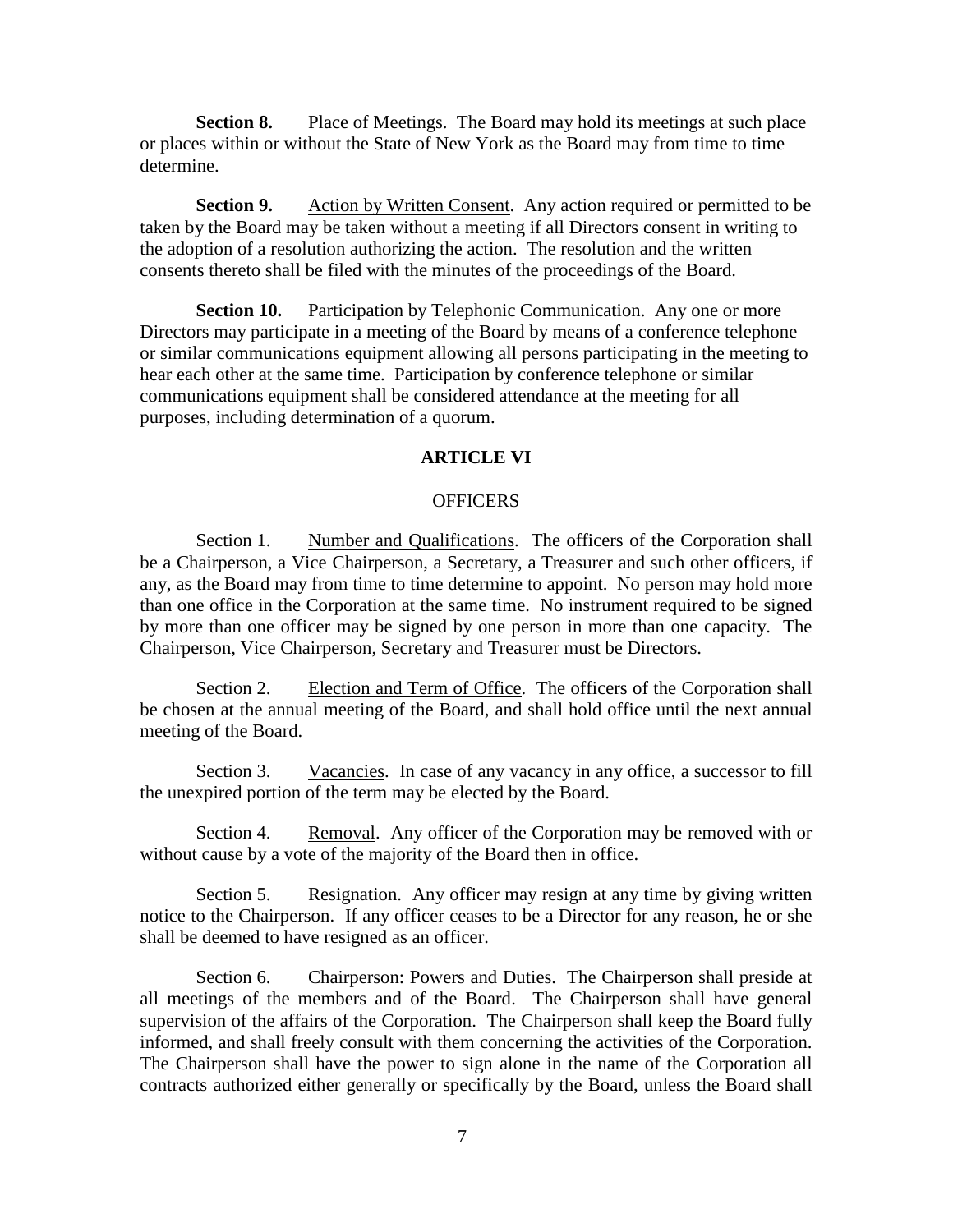specifically require an additional signature. The Chairperson shall perform such other duties as shall from time to time be assigned to him/her by the Board.

Section 7. Vice Chairperson: Powers and Duties. The Vice Chairperson shall have such powers and duties as may be assigned to him or her by the Board. In the absence of the Chairperson, the Vice Chairperson shall perform the duties of the Chairperson.

Section 8. Secretary: Powers and Duties. The Secretary shall act as secretary of all meetings of the Members and the Board, shall retain the minutes of all such meetings and shall perform all the other duties customarily incident to the office of the secretary of a not-for-profit corporation.

Section 9. Treasurer: Powers and Duties. The Treasurer shall keep or cause to be kept full and accurate accounts of receipts and disbursements of the Corporation, and shall deposit or cause to be deposited all monies and other valuable effects of the Corporation in the name and to the credit of the Corporation and shall perform all the other duties customarily incident to the office of the treasurer of a not-for-profit corporation.

## **ARTICLE VII**

## **COMMITTEES**

**Section 1.** Power to Constitute Committees. In addition to the Standing Committees specified below, the Board may by resolution appoint committees of the Board and committees of the Corporation that shall perform such duties as the Board directs by such resolution. Each member of a committee of the Board shall be a Director. The members of a committee of the Corporation may, but are not required to be, Directors.

**Section 2.** Special Committees of the Board. Special Committees of the Board may be created from time to time by resolution of the Board, but such committees shall not be considered standing committees and may be discharged by the Board upon the completion of their assigned duties. The Chairperson shall, with the consent of the Board, appoint the members of any such special committee, determine their tenure, and fill any vacancies in the membership of such committees. Each special committee of the Board shall consist of three (3) or more Directors.

**Section 3.** Standing Committees of the Board. The Board shall have the following standing committees: an Executive Committee. In addition, the Board may, on recommendation of the Chairperson and by resolution adopted by a majority of the entire Board, designate from among the Directors other standing committees. Each standing committee of the Board shall consist of three (3) or more Directors.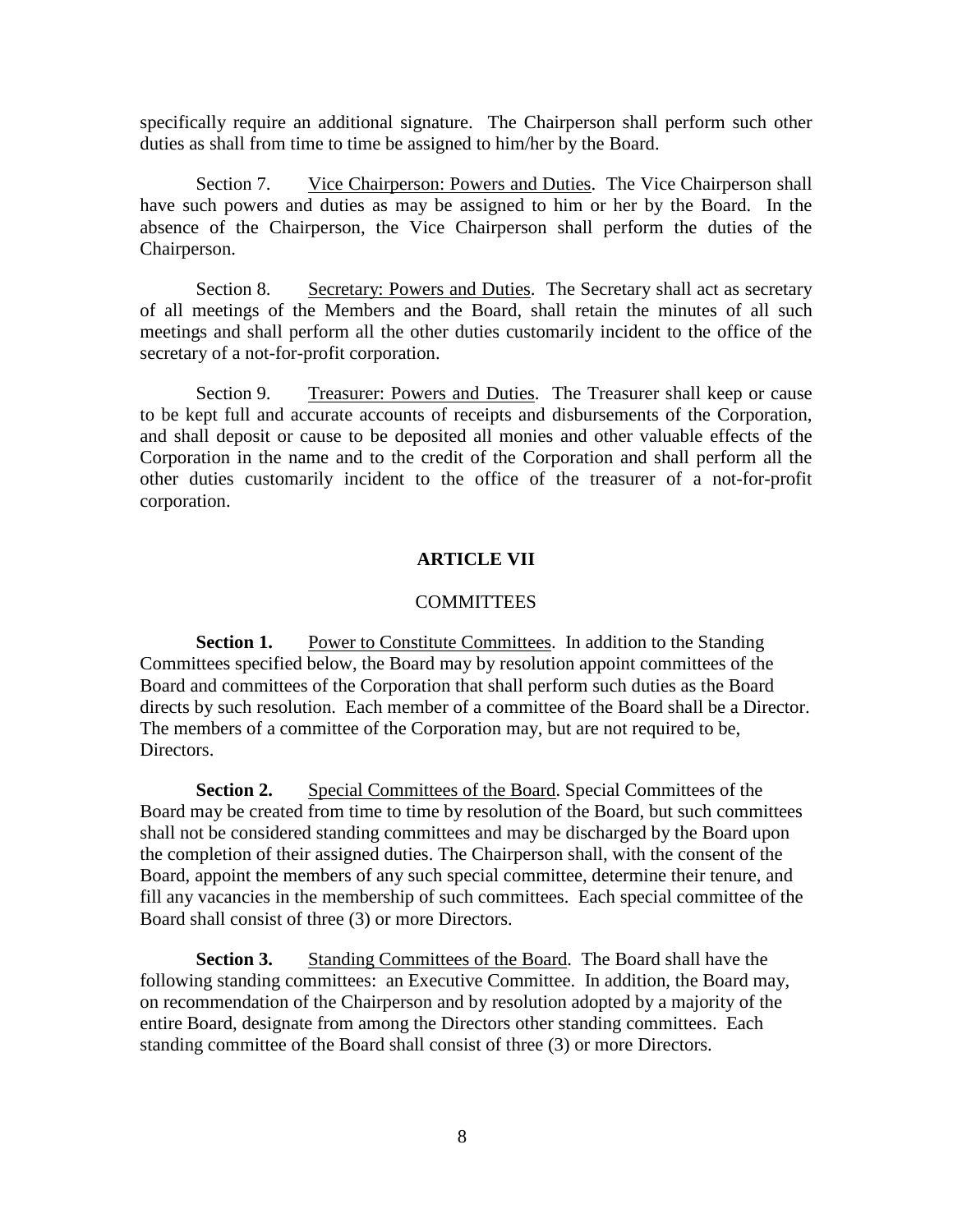**(a)** Executive Committee. During intervals between meetings of the Board, the Executive Committee may exercise all of the functions and powers of the Board, except as the Board may specifically reserve to the Board by resolution from time to time and except also that the Executive Committee shall not have authority as to the following matters: (i) the submission to members of any action requiring members' approval under the N-PCL, (ii) the filling of vacancies in the Board or in any committee, (iii) the amendment or repeal of the By-Laws or the adoption of new By-Laws, and (iv) the amendment or repeal of any resolution of the Board which by its terms shall not be so amendable or repealable. The Executive Committee shall also serve as the Nominating Committee, and shall nominate individuals for election as At-Large Directors and for appointment as officers. The Executive Committee shall also serve as the Compensation Committee, and shall review and approve the annual compensation of the Corporation's executive(s).

**Section 4.** Standing Committees of the Corporation. The Corporation shall have the following standing committees: a Finance Committee, an Audit Committee, a Clinical Committee and a Technical Committee. In addition, the Board may, on recommendation of the Chairperson and by resolution adopted by a majority of the entire Board, appoint other standing committees of the Corporation. Each standing committee of the Corporation shall consist of three (3) or more individuals. Any organization that executes a Participation Agreement, regardless of whether such organization is a Member of the Corporation, may nominate individuals to be members of a standing committee of the Corporation; however, the Corporation shall not be bound by any such nomination.

**(a)** Finance Committee. The Finance Committee shall review and recommend to the Board the Corporation's annual operating and capital budgets; shall establish and review periodic budgetary reports for the Corporation; and shall review and recommend the financial plan of the Corporation. The Finance Committee shall meet at least quarterly to review the budget and financial performance of the Corporation, and to review and recommend approval or disapproval of any proposed unbudgeted expenditures by the Corporation in excess of such amount as may be determined by the Board from time to time.

**(b)** Audit Commitee. The Audit Committee shall consist of only independent directors, as such term is defined in Section 102 of the New York Not-for-Profit Corporation Law, and shall include the Treasurer. The Audit Committee shall be responsible for (i) overseeing the accounting and financial reporting processes of the Corporation and the audit of the Corporation's financial statements; (ii) annually retaining or renewing the retention of an independent auditor to conduct the audit and, upon completion thereof, reviewing the results of the audit and any related management letter with the independent auditor; (iii) reviewing with the independent auditor the scope and planning of the audit prior to the audit's commencement; (iv) upon completion of the audit, reviewing and discussing with the independent auditor  (A) any material risks and weaknesses in internal controls identified by the auditor,  (B) any restrictions on the scope of the auditor's activities or access to requested information,  (C) any significant disagreements between the auditor and management  and (D) the adequacy of the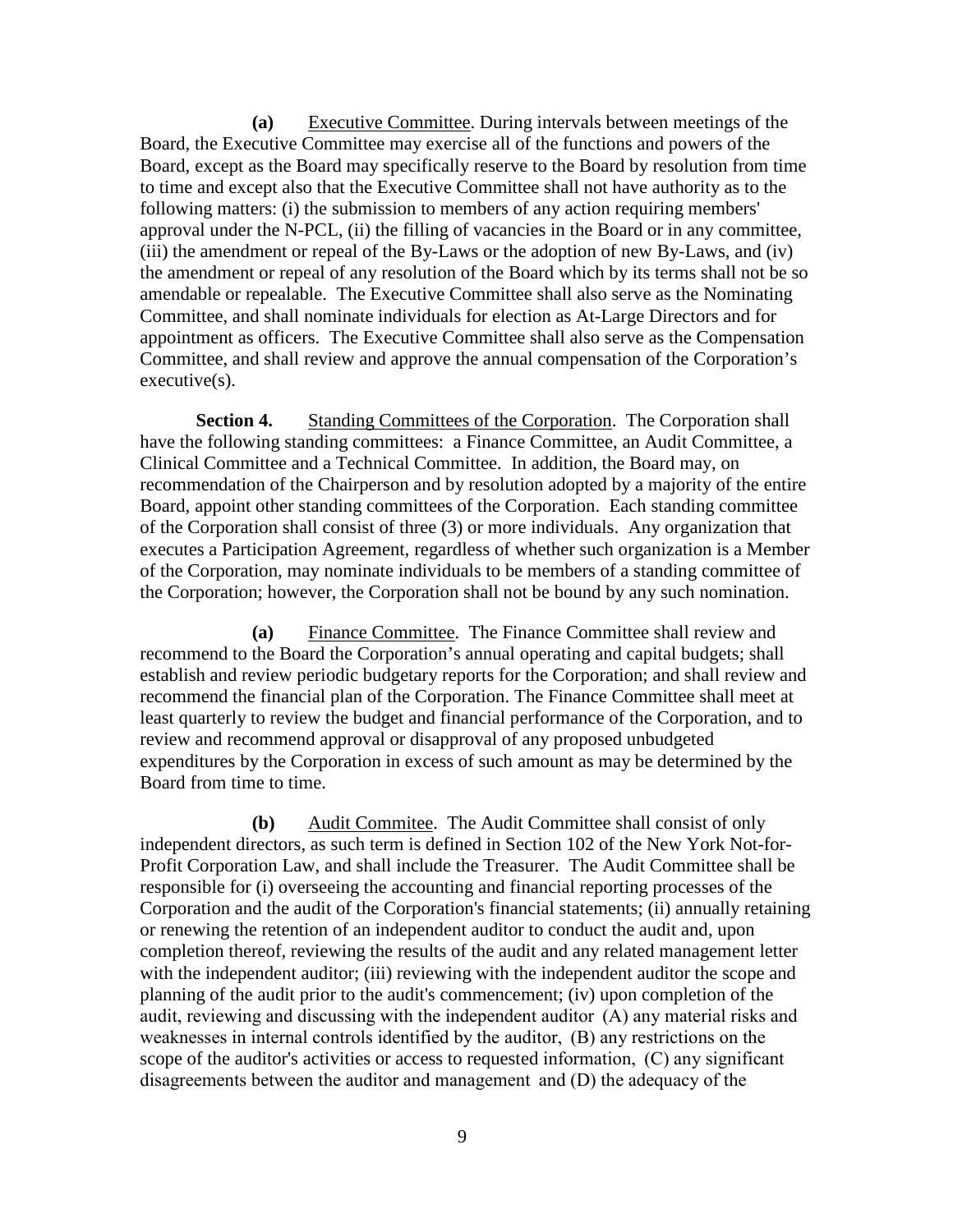Corporation's accounting and financial reporting processes and (v) annually considering the performance and independence of the independent auditor.

**(c)** Clinical Committee. The Clinical Committee shall make recommendations to the Board with respect to the scope and nature of the clinical data processed and shared through the Corporation's clinical information data exchange and the clinical purposes for which such data are used by the exchange's participants. The Clinical Committee shall also review the Corporation's informational reporting and other collaborative activities with public health entities and make recommendations to the Board with respect thereto.

**(d)** Technical Committee. The Technical Committee shall review the plans and specifications for the Corporation's clinical information data exchange, oversee the activities of the parties responsible for the technical aspects of the design, development and maintenance of such data exchange, and issue reports and make recommendations to the Board with respect to the foregoing.

**Section 5.** Term. Each member of a committee shall hold office until the next annual meeting of the Board following his or her appointment and until his or her successor is appointed, unless, in the case of committee members that are Directors, he or she shall sooner cease to be a Director or shall resign or be removed from such committee.

**Section 6.** Vacancies; Resignation or Removal. The Board shall fill any vacancy on a committee. Any member of a committee may resign at any time upon written notice to the Chairperson. The Board may remove any member of a committee at any time, with or without cause. Removal from the Board shall constitute removal from any committee.

**Section 7.** Chairpersons of Committees. The Board shall appoint the chairperson of each committee.

**Section 8.** Reports; Duties. It shall be the duty of each committee to make such reports as from time to time may be requested by the Board, or the Chairperson, or as required by these By-Laws. In addition to the respective duties specifically assigned to committees by these By-Laws, each committee shall perform such other duties as may be requested by the Board.

**Section 9.** Procedure. Subject to the provisions of these By-Laws, and to any relevant action of the Board, each committee shall establish its own rules and procedures.

**Section 10.** Meetings. Except as otherwise provided in these By-Laws, each committee shall meet upon the call of the chairperson thereof, which call shall indicate the date, time and place of the meeting. If duly recorded in the minutes of the meeting, each committee member in attendance may waive such notice of the meeting.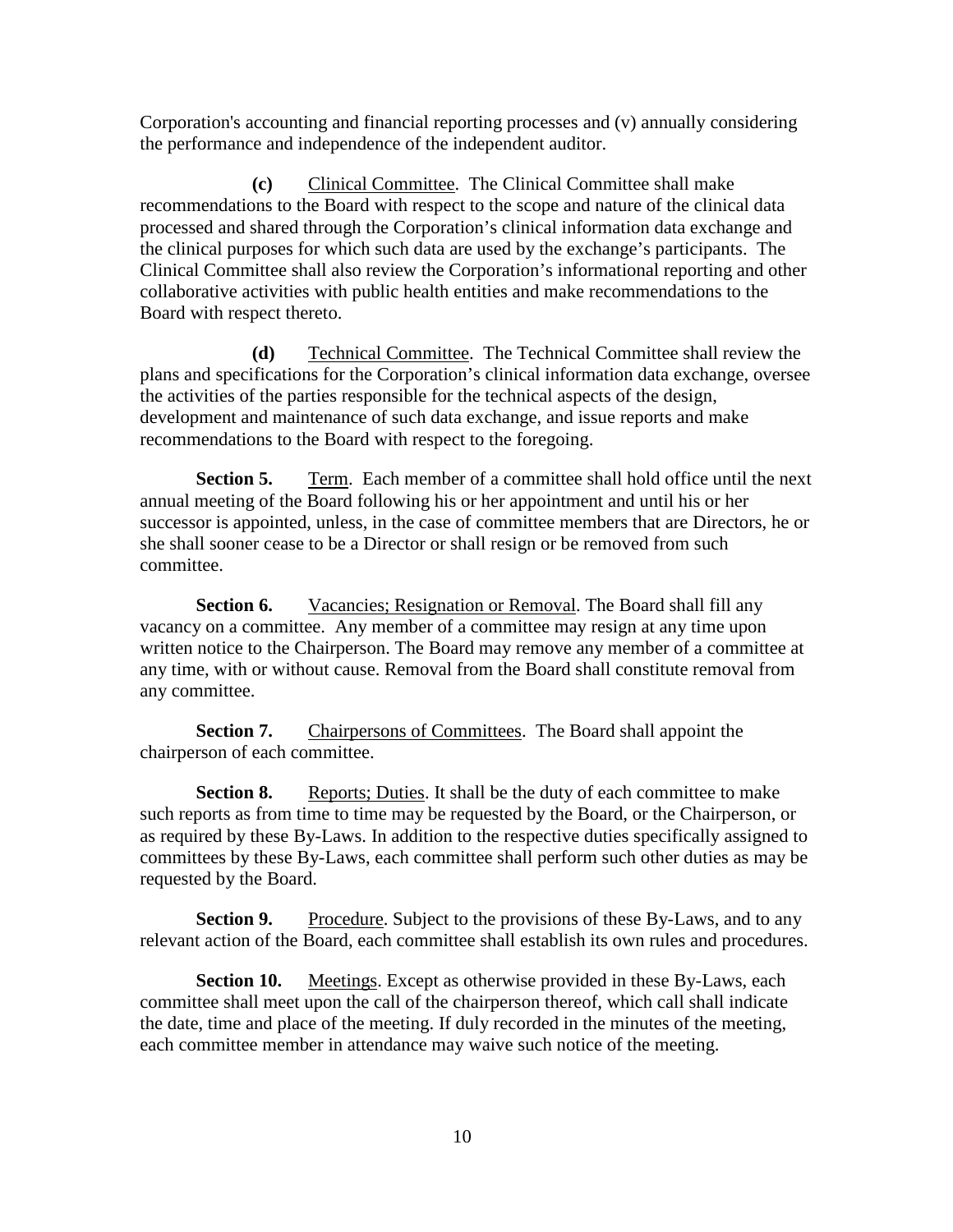**Section 11.** Quorum and Voting Requirements. The presence in person of a majority of the members of a committee shall be sufficient to constitute a quorum for the transaction of business. Action by a majority of the committee members present at such meeting shall constitute action of the committee.

**Section 12.** Minutes. All committees shall maintain minutes of the meetings.

**Section 13.** Action by Written Consent. Any action required or permitted to be taken by a committee may be taken without a meeting if all members of such committee consent in writing to the adoption of a resolution authorizing the action. The resolution and the written consents thereto by the members of such committee shall be filed with the minutes of the proceedings of the committee.

**Section 14.** Participation by Telephonic Communication. Any one or more members of any committee may participate in a meeting of such committee by means of a conference telephone or similar communications equipment allowing all persons participating in the meeting to hear each other at the same time. Participation by conference telephone or similar communications equipment shall be considered attendance at the meeting for all purposes, including determination of a quorum.

#### **ARTICLE VIII**

#### AGENTS AND EMPLOYEES

**Section 1.** Appointment. The Board may by resolution appoint agents as it may deem advisable. All such agents shall hold office at the pleasure of the Board. Either the Board or the Chairperson may engage employees as it or he/she may deem advisable. Subject to any contractual obligations of the Corporation that the Board may authorize, all employees shall be "at will" employees.

**Section 2.** Compensation; Expenses. Agents and employees of the Corporation shall receive only such salary, compensation or emoluments for service rendered to the Corporation as authorized by the Board or, in the case of employees, the Board or the Chairperson. Agents and employees shall be entitled to reimbursement for reasonable expenses incurred in the service of the Corporation.

## **ARTICLE IX**

#### CONTRACTS AND CHECKS; BANK ACCOUNTS; INVESTMENTS

**Section 1.** Contracts and Checks. The Board shall determine who shall be authorized on the Corporation's behalf to sign contracts, checks, bills, notes, receipts, acceptances, endorsements, and other documents.

**Section 2.** Bank Accounts. The Treasurer, or such other officer or agent as from time to time may be designated by the Board, may be empowered to open, maintain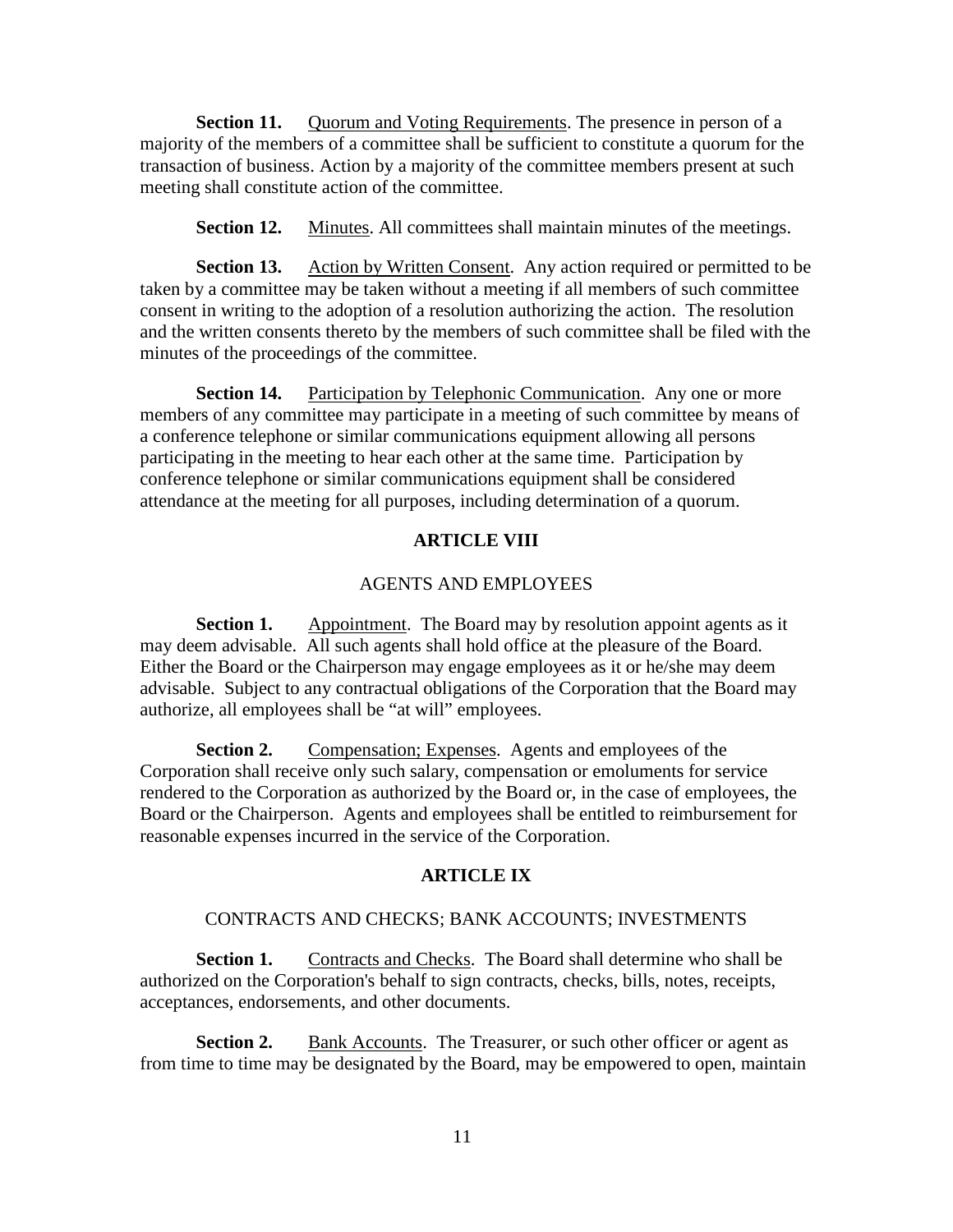and draw on bank accounts in such manner and in such depositaries as the Board may determine from time to time.

**Section 3.** Investments. The funds of the Corporation may be retained in whole or in part in cash or be invested and reinvested from time to time in such property, real, personal or otherwise, or stocks, bonds and other securities, as the Board in its discretion may deem desirable.

#### **ARTICLE X**

#### OFFICE AND BOOKS

**Section 1.** Office. The office of the Corporation shall be located at such place as the Board may from time to time determine.

**Section 2.** Books. There shall be kept at the office of the Corporation correct books of account of the activities and transactions of the Corporation including a minute book which shall contain a copy of the Certificate of Incorporation, a copy of these By-Laws, and all minutes of the meetings of the Members and of the Board.

## **ARTICLE XI**

#### CORPORATE SEAL

The seal of the Corporation shall be circular in form and shall bear the name of the Corporation and words and figures showing that it was incorporated in the State of New York and the year of incorporation.

#### **ARTICLE XII**

#### FISCAL YEAR

The fiscal year of the Corporation shall be the calendar year.

#### **ARTICLE XIII**

#### INDEMNIFICATION

All rights of indemnification and advancement of expenses authorized by the provisions of Sections 721 to 726, inclusive, of the N-PCL, as the same may be amended hereafter from time to time, are hereby conferred upon all persons on whom the Corporation is authorized to confer such rights pursuant to such statutory provisions.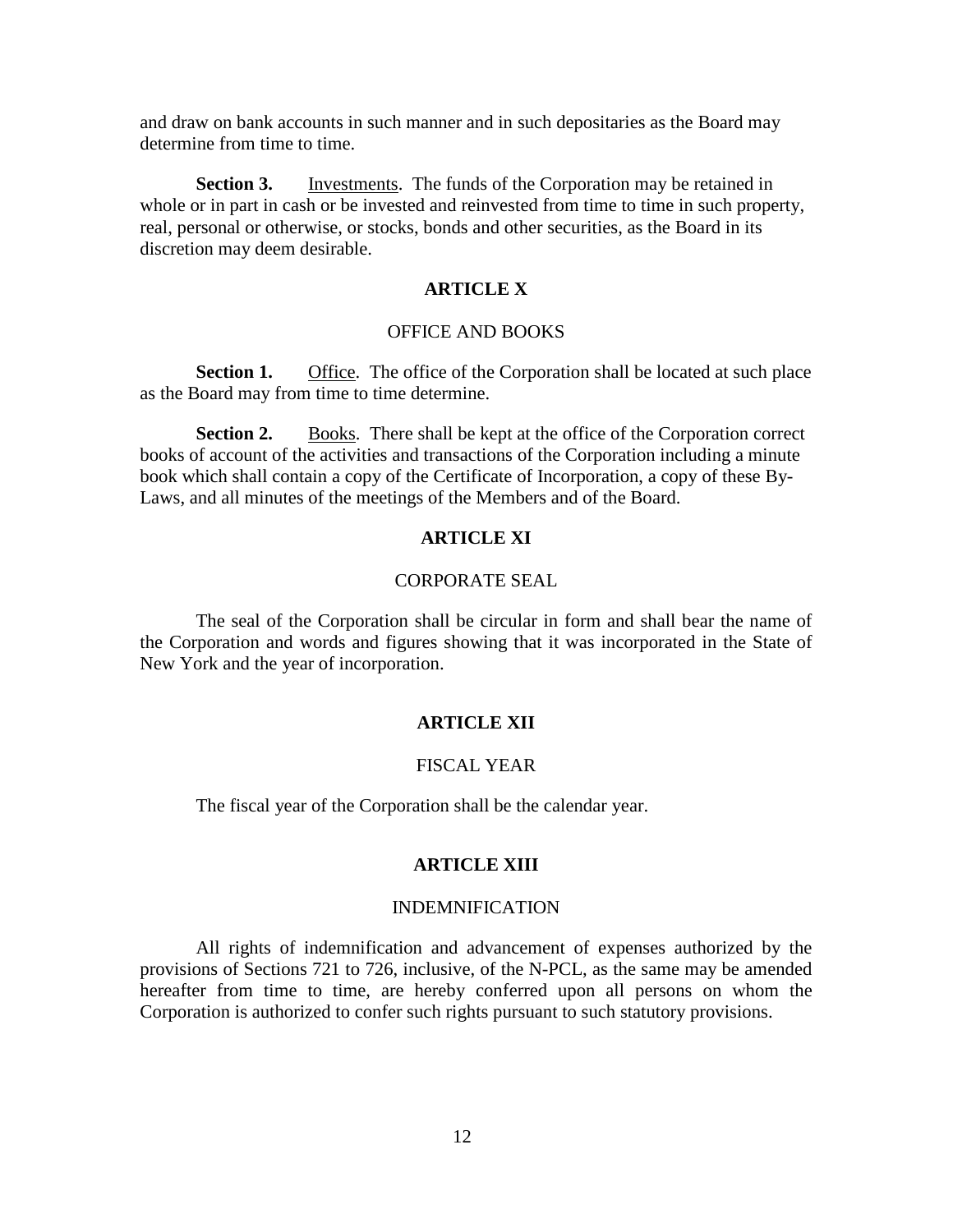# **ARTICLE XIV**

# AMENDMENTS

These By-Laws may be amended or repealed solely by the Members. The affirmative vote of two-thirds  $(2/3)$  f the Members present in person or by proxy at any meeting of the Members shall be required to approve amendments to, or repeal of, these By-Laws.

\* \* \* \*